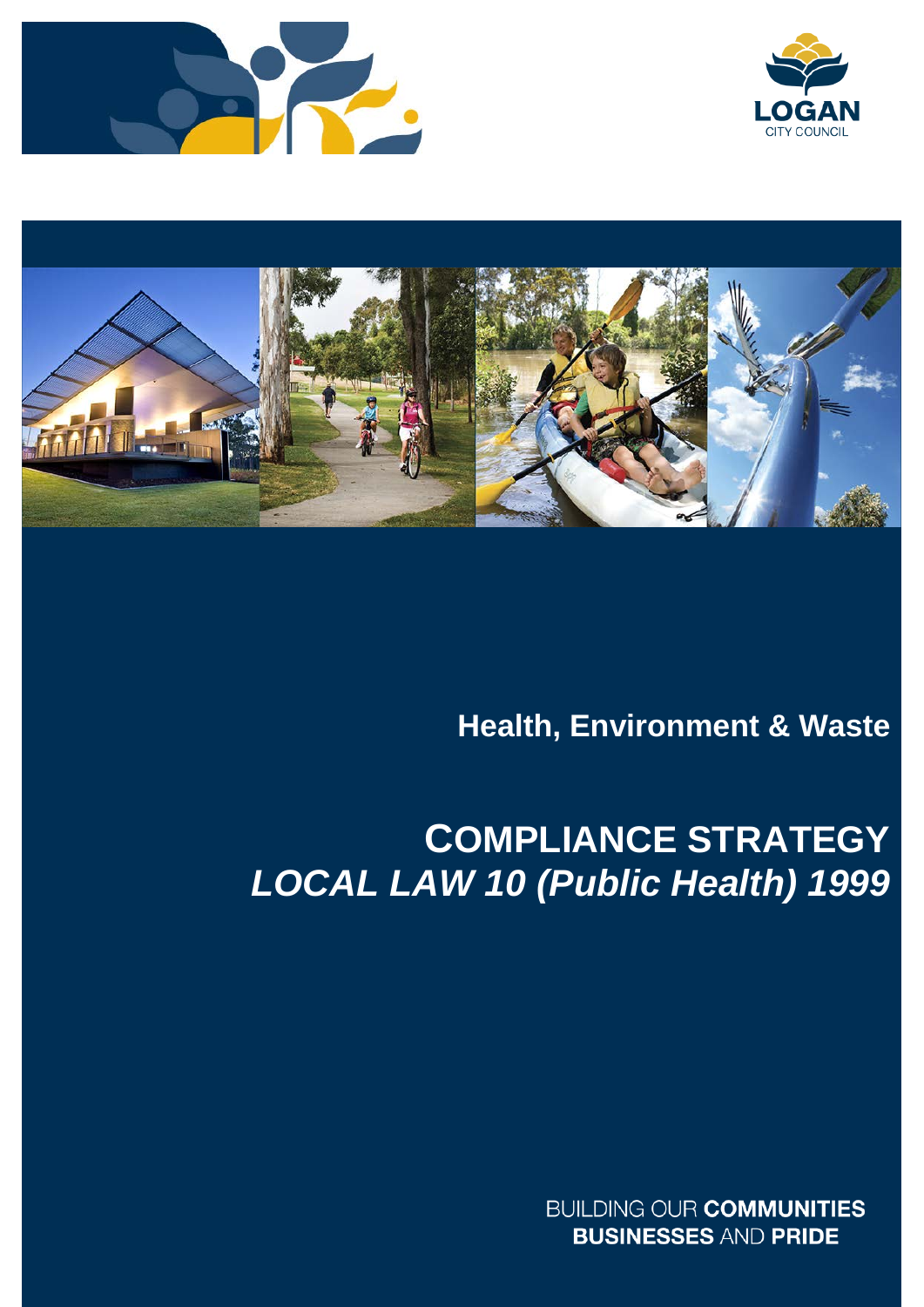# **Compliance Strategy**  *Local Law 10 (Public Health) 1999*

# **Compliance Strategy for** *Local Law 10 (Public Health) 1999*

 The main purpose of the *Logan City Council Local Law 10 (Public Health) 1999* is to ensure that any act or omissions in Logan City do not result in:

- harm to human health or safety or personal injury; or
- property damage or a loss of an amenity; or
- environmental harm or environmental nuisance

The role of Local Government in relation to achieving the purpose of the legislation is:

- environmental harm, property damage or loss of • to require persons within Logan City to take reasonable precautions and care to minimise amenity, and harm to human health or safety or personal injury; and
- To provide a mechanism for the assessment and resolution of nuisance complaints

#### **Compliance Objectives for Environmental Health**

 public health, ensure that complaints are investigated in a The objectives of the Environmental Health Program are to prevent, control and reduce risks to the environment and to fair and effective manner and to provide the public with relevant information in relation to their own responsibilities. In addition, the Environmental Health Program work alongside other regulators and policy makers (i.e. Department of Health, Local Authorities, Workplace Health and Safety Queensland etc) to ensure the overarching purposes of the legislation are achieved.

## **Strategy for Compliance Activities**

 The Environmental Health Program will utilise this Compliance Strategy as a framework to undertake complaint investigations and proactive regulatory work to achieve the objectives outlined.

#### **Investigation of Customer Requests Regarding Alleged Non-Compliance with Local Law 10**

 The Environmental Health Program investigates customer Issues investigated include environmental harm such as requests relating to issues with the potential to detrimentally impact on the health and safety of the public. noise pollution, mosquito breeding, unclean swimming pools and vermin infestations. Officers will investigate the matter to assess the validity of the complaint and undertake appropriate enforcement action to ensure non-compliances are resolved in a suitable timeframe.

#### **Risk Assessment of Compliance Outcomes**

 appropriate enforcement tools, as being critical to the work The Environmental Health Program identified consistency in decision making, and in particular the adoption of

 the *Logan City Council Local Law 10 (Public Health) 1999*  has been developed. of the Program and to ensure they are an open, fair and transparent regulator (in accordance with the Queensland Ombudsman's framework). To foster greater consistency between individual officers, this Compliance Strategy for

This Compliance Strategy provides a framework whereby a risk-based assessment can be undertaken, based on the key outcomes of the investigation, to select the most appropriate enforcement tool to adopt. By utilising a riskbased framework it is possible to ensure that a consistent and transparent approach is utilised at all times in the selection of the most appropriate enforcement tool by the Environmental Health Program.

 alternative enforcement option is more suitable than the provide an evidence report to their supervisor outlining the The *Logan City Council Local Law 10 (Public Health) 1999*  Enforcement Matrix, utilises a risk assessment based on two distinct criteria. These are, the human health risk posed by the non-compliance and the likelihood of the responsible person to resolve the non-compliance in a suitable timeframe. Although the criteria are derived wholly independent of each other, when inputted together into the Enforcement Matrix, they produce a 'recommended enforcement option'. It is then expected that officers will adopt the 'recommended enforcement option' in regards to securing compliance. If however, an officer believes that an 'recommended enforcement option', the officer must reason for this decision. If the evidence report provides clear evidence that another enforcement tool would better secure compliance, then the 'recommended enforcement option' may be replaced with a more appropriate option.

Regardless of the enforcement action that may be required, the officer will always discuss the issues with the business operator / alleged offender. For some lower risk, first time offences, the officer may only provide verbal advice. However, if escalated enforcement action is recommended, the officers will explain this prior to it occurring. The Environmental Health Program is committed to being an open and transparent regulator that works with business operators / customers to achieve compliance.

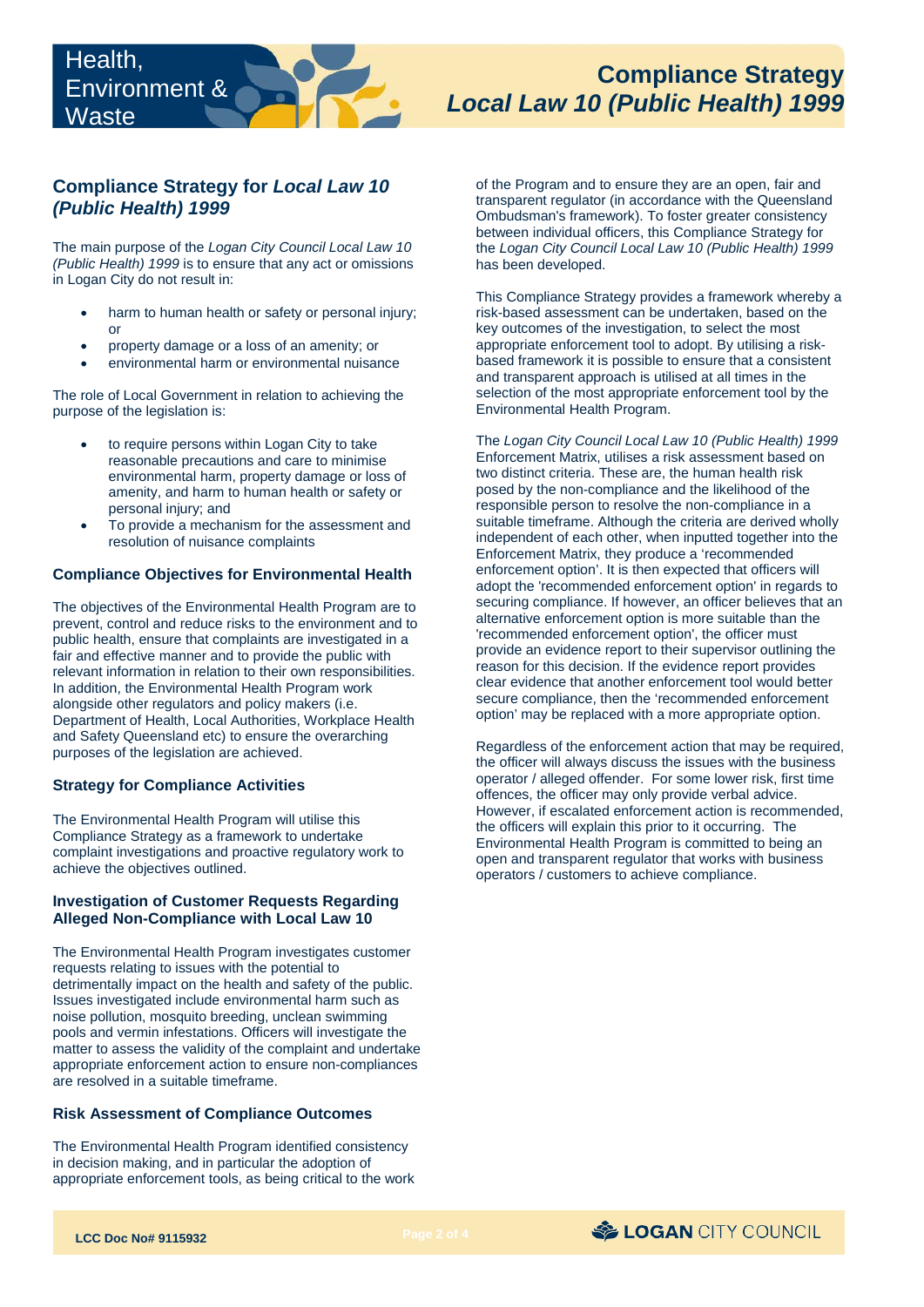### *Local Law 10 (Public Health) 1999***: Enforcement Matrix**

|                                                                                     |                                  | <b>HUMAN HEALTH RISK (Actual or Potential)</b>         |                                                                                                             |                                                                                                   |
|-------------------------------------------------------------------------------------|----------------------------------|--------------------------------------------------------|-------------------------------------------------------------------------------------------------------------|---------------------------------------------------------------------------------------------------|
|                                                                                     |                                  | <b>MINOR</b><br>(low Risk)                             | <b>MAJOR</b>                                                                                                | <b>CRITICAL</b><br>(Very High Risk)                                                               |
| (COMPLIANCE HISTORY/WILLINGNESS AND CAPACITY TO COMPLY)<br>LIKELIHOOD OF COMPLIANCE | <b>CATEGORY A</b><br>(Low Risk)  | <b>Verbal Advice</b>                                   | <b>Compliance Notice</b><br><b>Infringement</b><br><b>Notice</b>                                            | <b>Compliance Notice</b><br><b>Infringement Notice</b>                                            |
|                                                                                     | <b>CATEGORY B</b>                | <b>Compliance Notice</b><br><b>Infringement Notice</b> | <b>Compliance Notice</b><br><b>Infringement</b><br><b>Notice</b>                                            | <b>Infringement Notice</b><br><b>Compliance Notice</b>                                            |
|                                                                                     | <b>CATEGORY C</b>                | <b>Compliance Notice</b><br><b>Infringement Notice</b> | <b>Infringement</b><br><b>Notice</b><br><b>Compliance Notice</b>                                            | <b>Infringement Notice</b><br><b>Compliance Notice</b><br><b>Stop Order</b><br><b>Prosecution</b> |
|                                                                                     | <b>CATEGORY D</b><br>(High Risk) | <b>Infringement Notice</b><br><b>Compliance Notice</b> | <b>Infringement</b><br><b>Notice</b><br><b>Compliance Notice</b><br><b>Stop Order</b><br><b>Prosecution</b> | <b>Infringement Notice</b><br><b>Compliance Notice</b><br><b>Stop Order</b><br><b>Prosecution</b> |

 *Note 1: The enforcement options in the enforcement matrix are a guide only. Enforcement should be undertaken in accordance with the enforcement matrix and unless approval is obtained from the officer's line manager.* 

 *offences and proposed actions with the business operator / Note 2: Officers must always discuss the identified issues / alleged offender prior to any documentation / notices being delivered.* 

 *Note 3: Officers must always refer to the relevant legislation to determine whether a particular enforcement option (e.g. Infringement Notice) is permitted for a particular offence.* 

 *Note 4: If deviating from the above default enforcement options, the decision must be clearly documented and validated by the responsible officer*